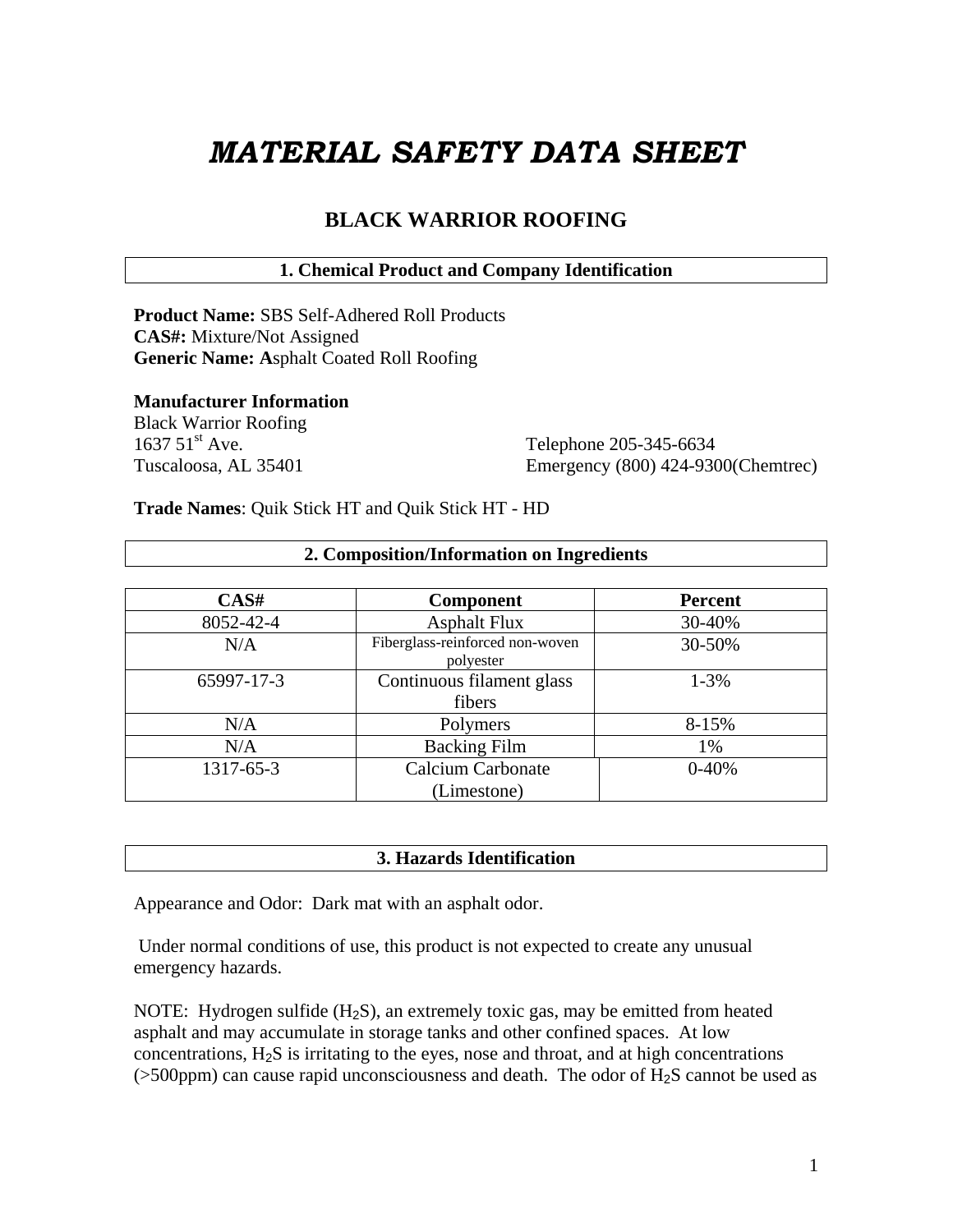an indicator of exposure, because the gas causes rapid olfactory fatigue, which deadens the sense of smell. Use this product only under well-ventilated working conditions.

Skin irritation may be treated by gently washing affected area with soap and warm water.

Flushing eyes with large amounts of water may treat eye irritation. If irritation persists, contact a physician.

In the event of fire, follow normal fire fighting procedures to prevent inhalation of smoke and gases.

# **Potential Health Effects**

# **Summary**

 When temperature and humidity are high, formaldehyde gas may be released from the roll products. Formaldehyde irritates the eyes and respiratory system, and has been classified as having cancer potential. Exposure to formaldehyde may cause skin or respiratory allergy (sensitization).

# **Inhalation**

 Irritation of the upper respiratory tract (scratchy throat), coughing, and congestion may occur in extreme exposures.

# **Skin**

Temporary irritation (itching) or redness may occur.

# **Absorption**

Not applicable

# **Ingestion**

 Product is not intended to be ingested or eaten under normal conditions of use. If ingested, it may cause temporary irritation to the gastrointestinal (GI) tract, and should be treated symptomatically.

# **Eyes**

Temporary irritation (itching) or redness ay occur.

# **Target Organs**

Upper respiratory system, skin, and eyes.

# **Primary Routes of Entry (Exposure)**

Inhalation, skin and eye contact.

# **Medical conditions aggravated by Exposure**

Pre-existing chronic respiratory, skin, or eye diseases or conditions.

#### **4. First Aid Measures**

# **First Aid: Inhalation**

Remove to fresh air. Drink water to clear throat, and blow nose to remove dust.

# **First Aid: Skin**

 Wash gently with soap and warm water to remove dust and fibers. Wash hands before eating or using the restroom.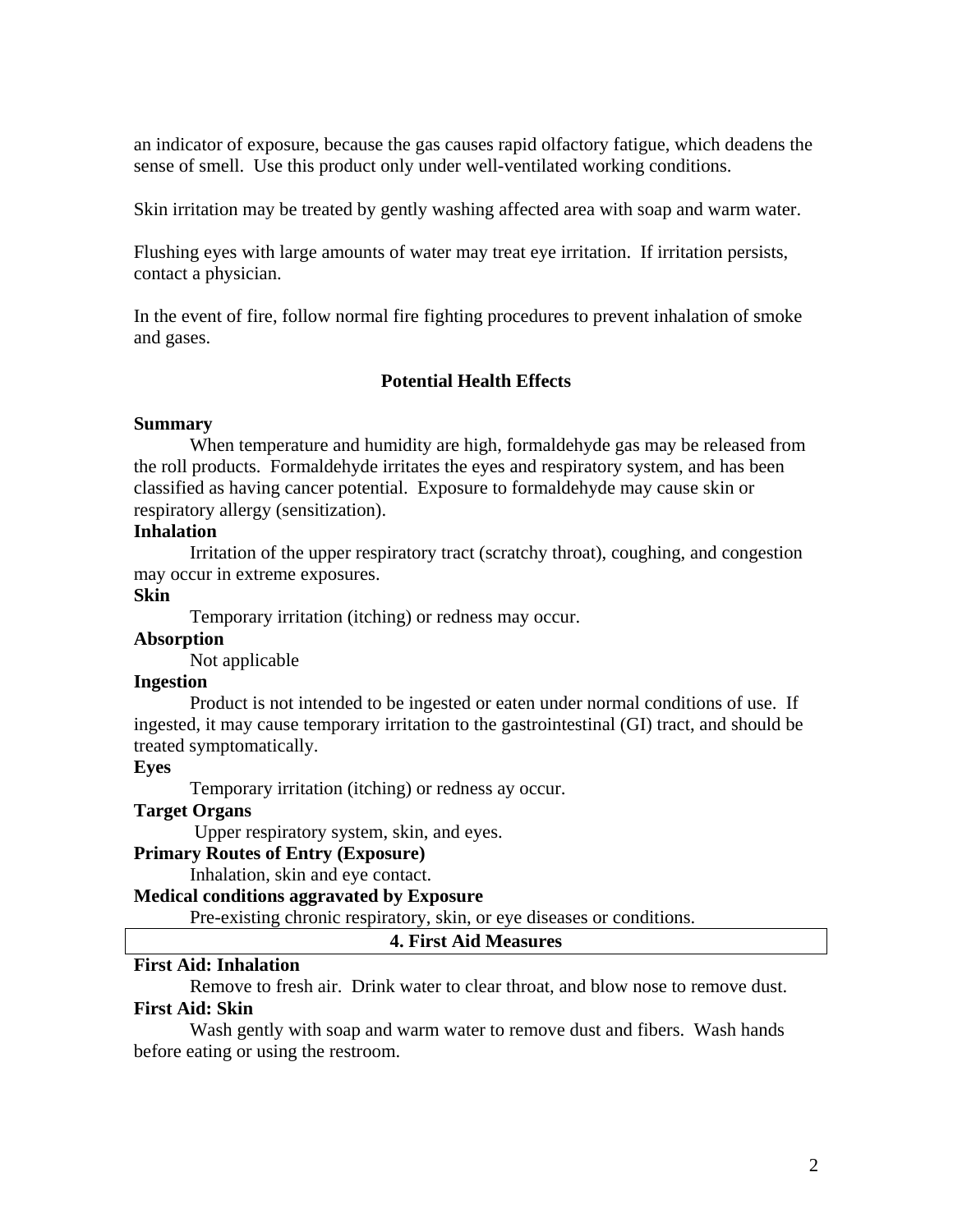## **First Aid: Ingestion**

 Product is not intended to be ingested or eaten. If this product is ingested, irritation of the gastrointestinal (GI) tract may occur, and should be treated symptomatically. Rinse mouth with water to remove material or dust, and drink plenty of water to help reduce the irritation. No chronic effects are expected following ingestion.

## **First Aid: Eyes**

 Do not rub or scratch your eyes. Dust particles may cause the eye to be scratched. Flush eyes with large amounts of water for 5-15 minutes. If irritation persists, contact a medical professional.

# **First Aid: Notes to Physician**

 This product is a mechanical irritant, and is not expected to produce any chronic health effects from acute exposures. Treatment should be directed toward removing the source of irritation with symptomatic treatment as necessary.

| <b>Flash Point:</b> Not applicable                                                | <b>Method Used:</b> Not applicable      |
|-----------------------------------------------------------------------------------|-----------------------------------------|
| <b>Upper Flammable Limit (UFL):</b> Not determined                                | Lower Flammable Limit (LFL): Not        |
| determined                                                                        |                                         |
| <b>Auto Ignition:</b> Not determined                                              | <b>Flammability Classification: Not</b> |
| determined                                                                        |                                         |
| <b>Rate of Burning:</b> Not determined                                            |                                         |
| <b>General Fire Hazards</b>                                                       |                                         |
| There is no potential for fire or explosion.                                      |                                         |
| <b>Hazardous Combustion Products</b>                                              |                                         |
| Burning of this material will produce thick, black smoke.                         |                                         |
| <b>Extinguishing Media</b>                                                        |                                         |
| Dry chemical, foam, and carbon dioxide.                                           |                                         |
| <b>Special Fire Fighting Procedures</b>                                           |                                         |
| Combustible. Avoid breathing fumes. Firefighters should not enter confined spaces |                                         |

without wearing NIOSH approved positive pressure breathing apparatus (SCBA) with full face mask and full protective equipment.

#### **Unusual Fire or Explosion Hazards**

 When heated, fumes may burn if ignition source is provided. Petroleum asphalt fumes can explode if emitted in an enclosed environment and supplied with an ignition source. Burning product will cause thick black smoke.

|  | <b>Section 6. Accidental Release Measures</b> |  |  |
|--|-----------------------------------------------|--|--|
|--|-----------------------------------------------|--|--|

#### **Containment Procedures**

 Pick up large pieces. Vacuum dusts. If sweeping is necessary, use a dust suppressant such as water. Do not dry sweep dust accumulation. These procedures will help to minimize potential exposures.

## **Clean-Up Procedures**

 Wastes are not hazardous as defined by the Resource Conservation and recovery Act (RCRA; 40CFR261). Comply with state and local regulations for disposal of these products. If you are unsure of the regulations, contact your local Public Health Department, or the local office of the Environmental Protection Agency (EPA).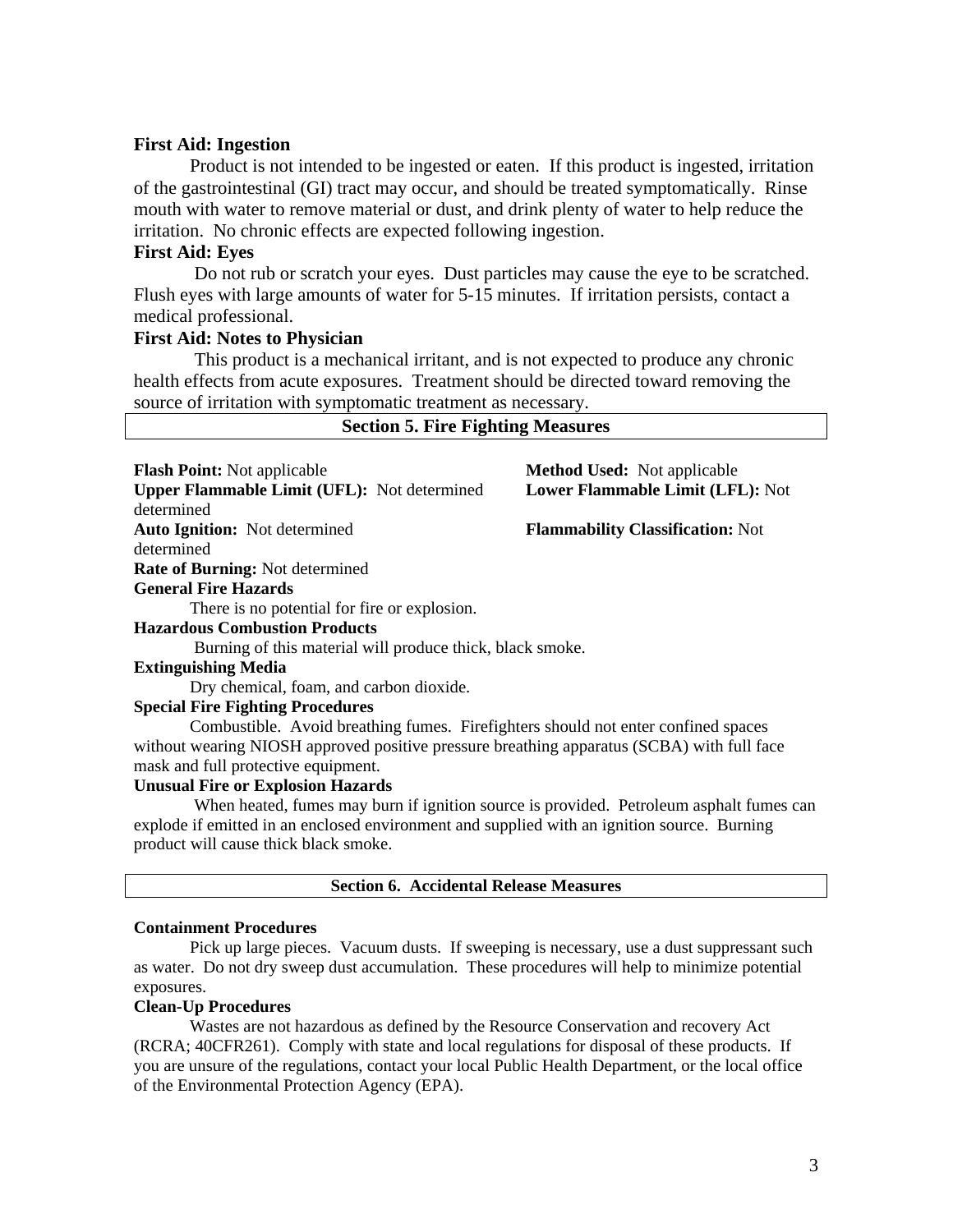#### **Section 8. Exposure Controls/Personal Protection**

#### **Personal Protective Equipment**

**Eyes/Face:** Safety glasses with side shields are recommended to keep dust out of the eyes.

**Skin:** Leather or cotton gloves are optional.

**Respiratory:** Normally not needed in well-ventilated areas. If applicable standards are exceeded or are likely to be exceeded, use a NIOSH/MSHA approved, contaminant-specific, airpurifying respirator. If such concentrations are sufficiently high so that a respirator is inadequate, or high enough to cause oxygen deficiency, use a positive pressure self-contained breathing apparatus (SCBA). Follow all applicable respirator use, fitting, and training standards and regulations.

**Ventilation:** No special ventilation systems are required under normal conditions of use.

#### **Section 9. Physical and Chemical Properties**

Appearance: Dark mat with white polyester on top Odor: Asphalt odor Physical State: Solid pH: Not applicable Vapor Pressure: Not applicable Vapor Density: Not applicable Boiling Point: >370°C/>700°F Melting Point: >95°C/>200°F Solubility (H2O): Nil Specific Gravity: Variable Freezing Point: Not determined Solids Content: Not applicable Evaporation Rate: Not applicable Viscosity: Not applicable Percent Volatile: 0 VOC: Not applicable

## **Section 10. Chemical Stability and Reactivity Information**

#### **Chemical Stability**

This is a stable material

# **Incompatibility**

Strong oxidizing agents, reducing agents, strong acids and alkalis.

#### **Hazardous Decomposition**

 The decomposition products from this material are those that would be expected from any organic (carbon-containing) material. These decomposition products may include carbon dioxide, carbon monoxide, carbon particles and hydrocarbons.

#### **Hazardous Polymerization**

Will not occur.

#### **Section 11. Toxicological Information**

#### **Carcinogenicity**

General Product Information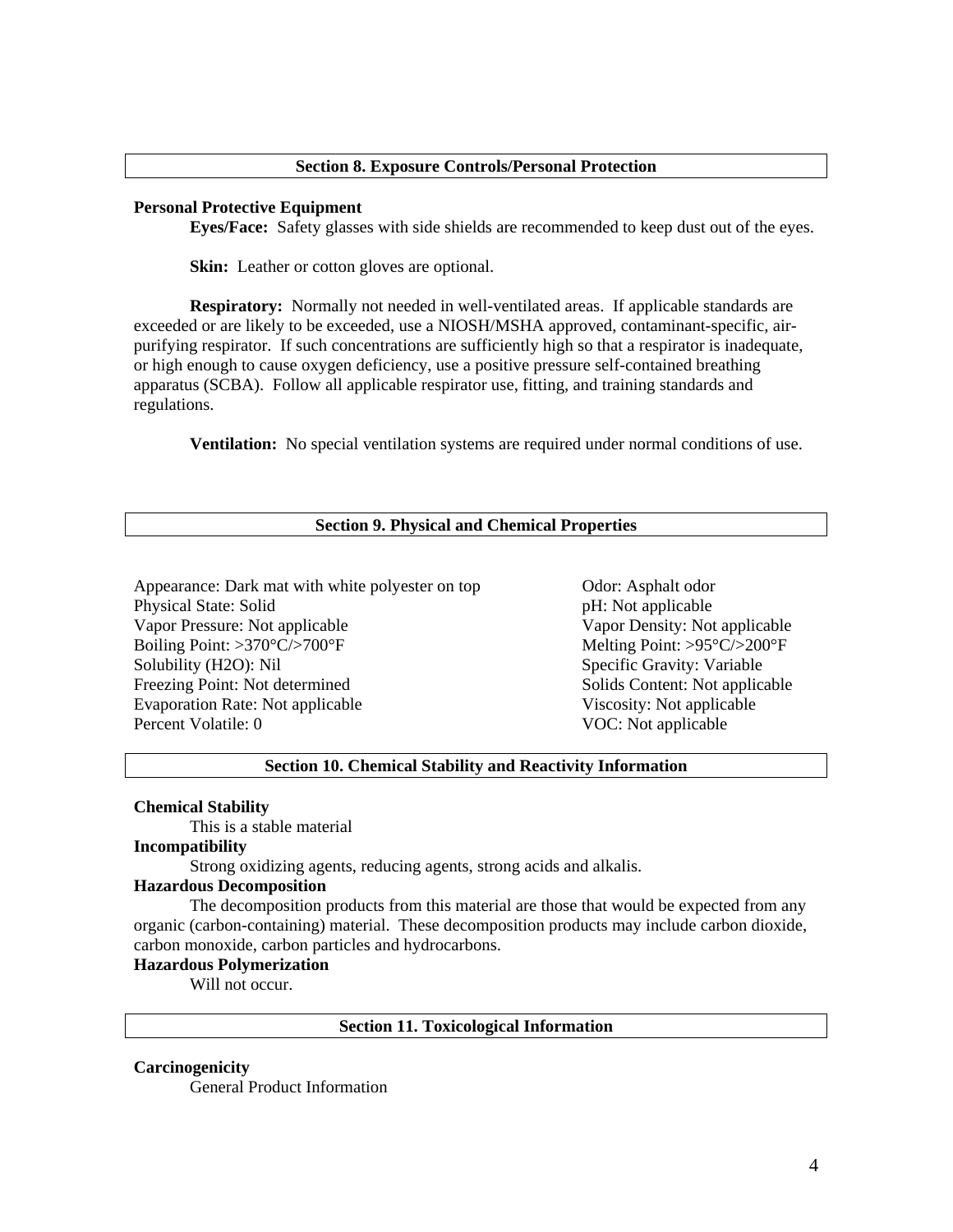No data for this product as a whole.

#### **Component Carcinogenicity**

| Formaldehyde                               |                                                                     |
|--------------------------------------------|---------------------------------------------------------------------|
| ACGIH:                                     | $A2$ – suspected human carcinogen                                   |
| OSHA:                                      | 0.75 ppm TWA PEL; 2ppm STEL; 0.5 ppm TWA action level; Irritant and |
| potential cancer hazard (29 CFR 1910.1048) |                                                                     |
| NTP:                                       | Suspect Carcinogen (Possible Select Carcinogen)                     |
| IARC:                                      | Monograph62, 1995 (Group 2A (probably carcinogenic to humans))      |

## **Chronic Toxicity**

Asphalt: In 1994, IARC reconfirmed its earlier assessment that studies of workers exposed to asphalt provide inadequate evidence of carcinogenicity. IARC had previously classified asphalt as a Group 3 substance. Animal studies in which high concentrations of asphalt fumes were breathed for extended periods of time did not indicate any cancer effects. Bronchitis and pneumonitis were observed. Two studies where condensed fractions of certain asphalt fume condensates were repeatedly applied to the skin of laboratory animals reported the induction of skin cancers. The asphalt fume condensates collected for these studies were subjected to extremely high temperatures (316°C/601°F) and were heated for seven to ten hours while being continually stirred. This in not typical of any asphalt application. Trace amounts of polynuclear aromatic hydrocarbons (PAHs) may be present in some asphalt and can be generated upon excessive heating, which results in thermal cracking of the asphalt compounds. Some of these PAHs have been identified as having potential carcinogenic and reproductive health effects.

Exposure to formaldehyde gas (released under conditions of high heat or humidity) may cause eye and upper respiratory irritation, and possible respiratory or skin sensitization (allergy). If sensitization occurs, subsequent exposures to formaldehyde may worsen asthma or there respiratory problems, and cause allergic type reactions.

Exposure to formaldehyde gas has been associated with the development of nasal tumors in laboratory animals. Formaldehyde has been classified as a probable human carcinogen, Group 2A, By the International Agency for Research on Cancer (IARC), and the Occupational Safety and Health Administration (OSHA), and National Toxicology Program (NTP) considered formaldehyde to have carcinogenic potential. OSHA specifically regulates formaldehyde under 29 CFR 1910.1048.

No chronic health effects are known to be associated with exposure to continuous filament fiberglass. Results from epidemiologic studies have not shown any increases in respiratory disease or cancer. The IARC has classified continuous filament fiberglass as a Group 3 substance, not classifiable as to its carcinogenicity to humans. Because of the large diameter of continuous filament fibers, these products are not considered respirable.

#### **Section 12. Ecological Information**

#### **General Product Information**

No additional information available.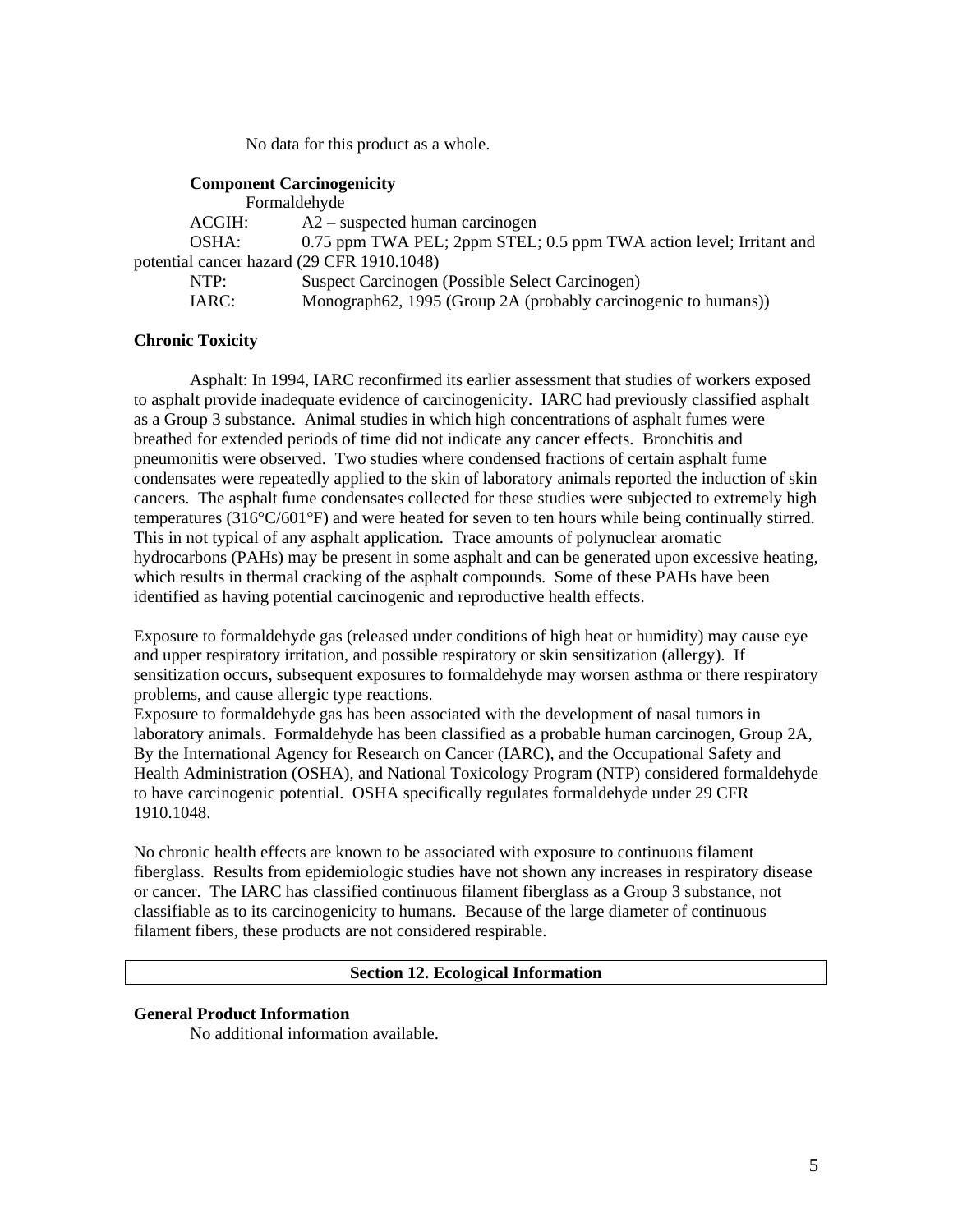## **Section 13. Disposal Considerations**

#### **General Product Information**

 This product, as supplied, is not regulated as a hazardous waste by the EPA under RCRA regulations. Comply with state and local regulations for disposal. If you are unsure of the regulations, contact your local Public Health Department, or the local office of the EPA.

#### **Disposal Instructions**

 Dispose of waste material according to Local, State, Federal, and Provincial Environmental Regulations.

#### **Section 14. Transportation Information**

This product is not classified a hazardous material for transport.

## **Section 15. Regulatory Information**

## **TOXIC SUBSTANCES CONTROL ACT (TSCA)**

The components in this product are listed on the TSCA Inventory.

# **COMPREHENSIVE ENVIRONMENTAL RESPONSE, COMPENSATION AND LIABLITY ACT (CERCLA)**

None

# **SUPERFUND AMENDMENTS AND REAUTHORIZATION ACT OF 1986 (SARA), TITLE III**

 SECTION 302 EXTREMELY HAZARDOUS SUBSTANCES: None

#### **SECTION 311/312 HAZARD CATGORIES:**

 Immediate Health Delayed Health Fire Hazard

#### **SECTION 313 REPORTABLE INGREDIENTS:**  None

#### **CALIFORNIA PROPOSITION 65**

 This product may contain chemicals (small amounts of some polynuclear aromatic hydrocarbons) known to the State of California to cause cancer.

## **Section 16. Other Information**

Prepared: February 2009